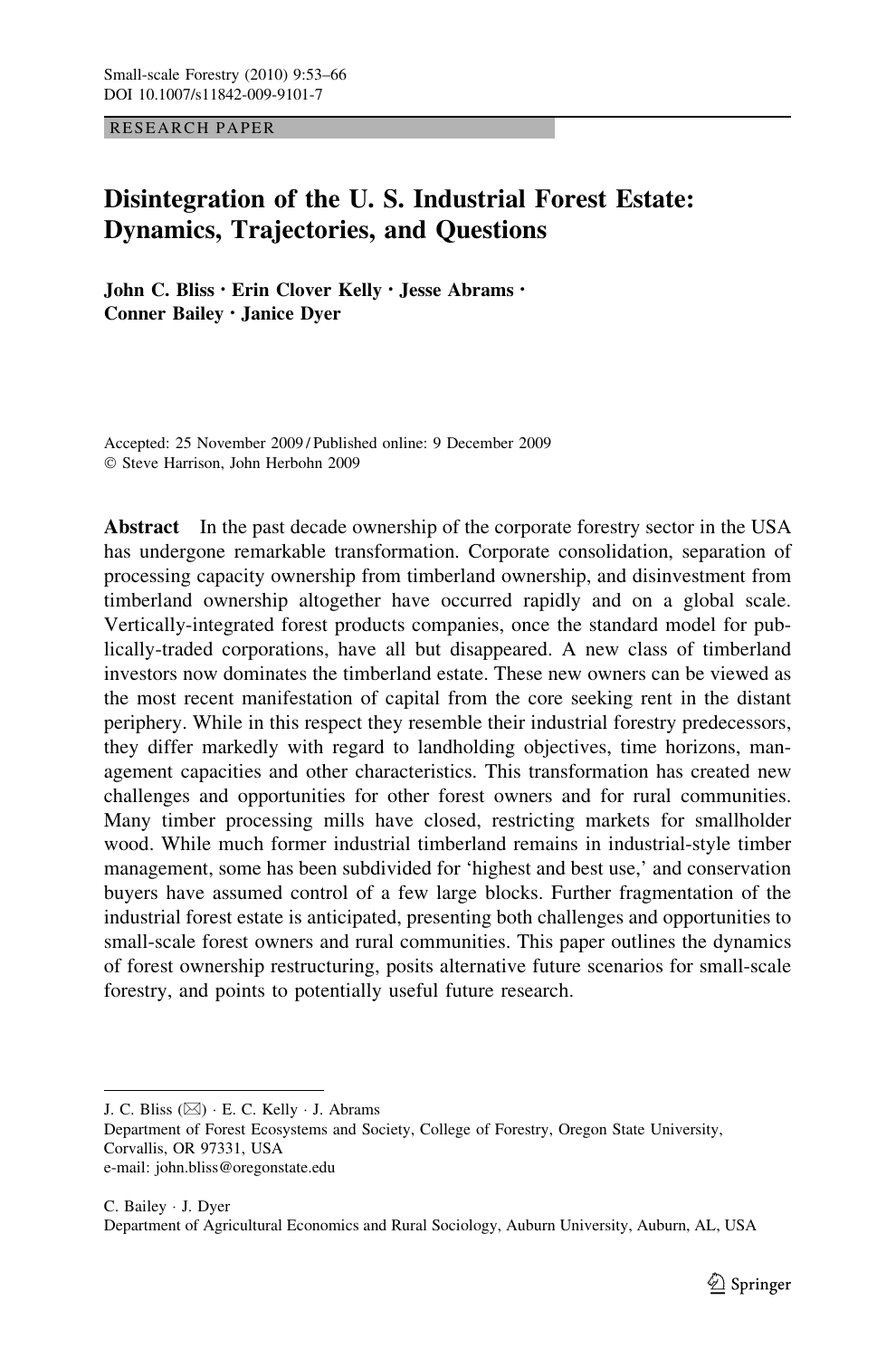# Introduction

Ownership establishes the right to decide how a piece of land will be used and fixes responsibility for that use. The benefits arising from land ownership are closely related to the size and value of land holdings and to the type of ownership interest. Land not only produces income but serves as a store of wealth and power (Lewis [1980](#page-12-0)).

Over the past decade, the map of private timberland ownership in the USA has been redrawn; ownership boundaries have shifted, and entirely new forms of ownership have emerged. Driven by intense competition in global forest products and timber markets and a quest for tax-efficient ownership structures, vertically-integrated forest products companies have spun off their timberland holdings to timber investment management organizations (TIMOs), real estate investment trusts (REITs), individual private owners, and (to a lesser but important extent) land trusts and conservation groups.

Four factors compel this investigation of these dramatic changes. First, change in corporate timberland tenure in the past decade is unprecedented in modern US history. Not since the privatization of the public domain at the end of the 19th century has timberland so rapidly moved from one ownership type to another. Second, this transformation occurs at a time when many rural communities are already in precarious positions, having lost timber-related jobs, endured shrinking populations, and struggled to maintain critical social services. Many communities are striving to make the transformation from commodity-based economies to alternative economic structures (Stauber [2001](#page-13-0)). Third, these changes may open up opportunities for rural communities to engage in new ways with the forests that surround them; some high capacity communities with strong leadership and access to capital are developing innovative timberland ownership structures. Finally, this timberland tenure transition has occurred with such rapidity that it has yet to attract substantial scholarly attention.

Vertically-integrated companies divested timberland to pay down corporate debt, to improve corporate financial performance, and to restructure for tax benefits (Clutter et al. [2005](#page-11-0)). During the 10-year economic boom starting in the mid-1990s, capital markets were awash in funds and investors were looking for opportunities; timberland ownership emerged as an attractive option for portfolio diversification and institutional investors snapped up the timberlands from forest industry (Clutter et al. [2005\)](#page-11-0). Institutional investors, including endowments, pension funds and wealthy individuals usually purchase timberland through TIMOs, which do not typically own land, but acquire, manage and sell land for investors. REITs, on the other hand, do own land. They are often former vertically integrated companies that have restructured for tax purposes, separating timberland from mill ownership.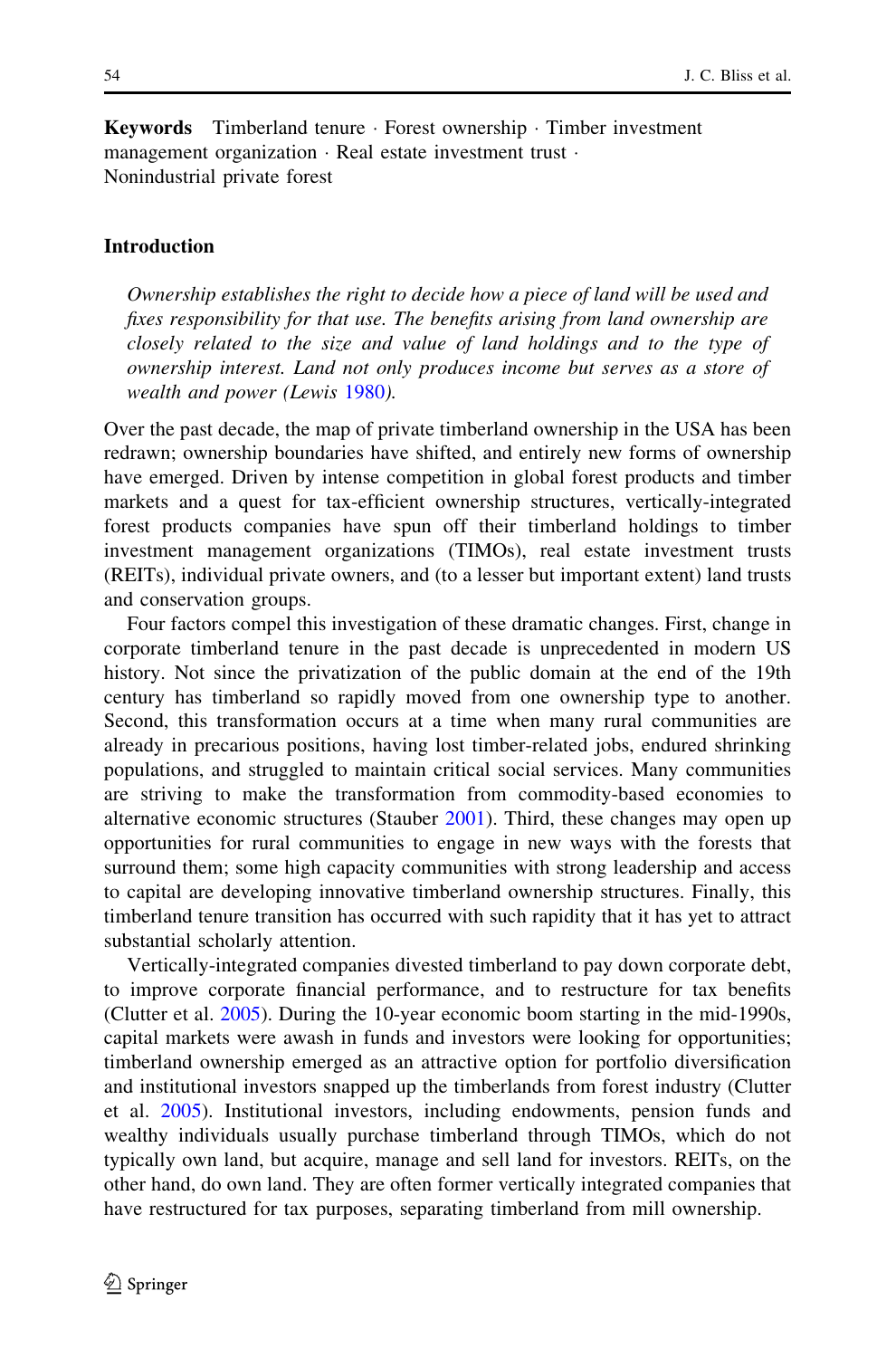Corporate disintegration has occurred in multiple and sometimes incremental stages. One early step was the practice, beginning in the 1980s, of hiring contract labour rather than in-company labour. Next was the separation of timberlands and mills on financial ledgers in the 1990s, a change that precipitated the current ownership separation. Also in the 1990s, forest industry consolidation led to debt accumulation across the industry (Roberts et al. [2004\)](#page-13-0).

A brief review is provided of relevant literature on land tenure and resource dependency. The current state of ownership change as derived from the best available data is then documented. Three probable trajectories for the industrial forestry estate are then described and implications of each for small-scale forestry and rural communities are explored. Finally, questions for future research are suggested.

## Literature Review

# Land Tenure

The literature on land tenure is a rich source of insight into how changes in timberland ownership patterns might influence rural communities. Land and resource tenure has long been a foundation for scholarly research on rural development in developing countries (Bruce and Fortmann [1992](#page-11-0)). Tenure analysts and scholars have built compelling arguments for the centrality of tenure institutions to understanding social organization and relations (e.g., Geisler [1993](#page-12-0); Bliss et al. [1998a](#page-11-0); Singer [2000;](#page-13-0) Ribot and Peluso [2003](#page-13-0)), described the complexity of land tenure arrangements in the USA (e.g., Geisler [2000](#page-12-0); Stanfield et al. [2002\)](#page-13-0), and challenged prevailing, simplistic assumptions about rights and responsibilities in the US tenure system (Bromley [1998;](#page-11-0) Yandel [2000\)](#page-13-0). In the words of environmental law scholar Eric Freyfogle, 'Property law today vests landowners with considerable power, particularly in the case of vital resources such as water and land for housing. To own such resources is to wield power over other people whose lives and activities depend upon them' (Freyfogle [2003](#page-12-0), p. 106).

Changing timberland tenure patterns have received considerable attention in recent years, with forest policy analysts focusing on parcelization and concomitant forest fragmentation and loss of working forests (e.g., Egan and Luloff [2000;](#page-11-0) Sampson and DeCoster [2000;](#page-13-0) Butler et al. [2004](#page-11-0); Franklin and Johnson [2004\)](#page-12-0). Institutional investment in timberland has received attention from forest economists (Binkley et al. [1996;](#page-11-0) Clutter et al. [2005](#page-11-0)), conservationists (Block and Sample [2001\)](#page-11-0), and in the popular press (Braxton-Little [2005](#page-11-0)), but significant scholarly attention has yet to be paid to social consequences of the emergence of institutional ownership of industrial timberland.

## Natural Resource Dependency

Relationships between communities and forests have drawn the attention of social scientists for more than half a century (e.g., Kaufman and Kaufman [1946](#page-12-0)). A large literature on forest and other natural resource dependency informs the research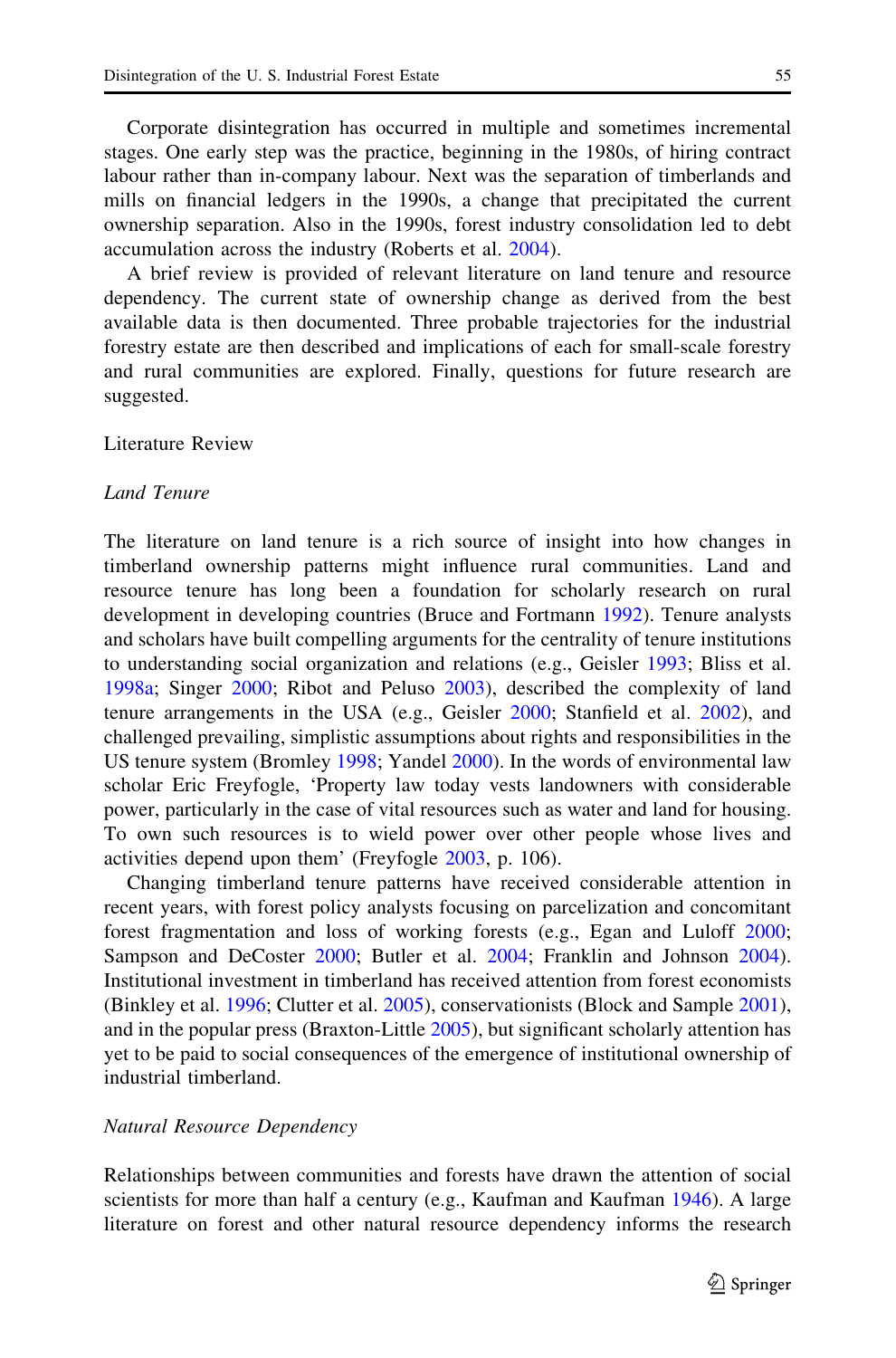reported here (e.g., Bailey et al. [1996;](#page-11-0) Bliss and Bailey [2005;](#page-11-0) Bliss et al. [1998b;](#page-11-0) Joshi et al. [2000](#page-12-0); Machlis and Force [1988;](#page-12-0) Schallau [1990;](#page-13-0) Freudenburg [1992;](#page-12-0) Freudenburg and Gramling [1994;](#page-12-0) RSS Task Force [1993](#page-12-0)). The central point of this literature is that rural communities dependent on forest resources are vulnerable to forces outside their control, including technological change, change in market demand, change in governmental policy, and change in ownership. The dramatic change in timberland ownership documented here is simply the most recent in a long series of challenges faced by timber dependent communities. That said, the changes documented, combined with the financial crisis currently unfolding, are likely to be especially profound.

#### Research Methods

A database was obtained reporting 428 timberland transactions over 4,047 ha (10,000 ac) in the USA from 1996 to 2007, compiled by market analysts at the Bank of America. Individual transactions were verified through: (1) securities and exchange commission filings for publicly-held companies; (2) phone calls to timberland owners and analysts; and (3) cross checks with periodicals, including RISI, Timber-mart South, and regional business journals. While timberland transactions between non-publicly traded companies are underrepresented in this database because they may not be announced in any periodical, the authors believe that the bulk of major transactions have been captured, and the database reflects a conservative estimate of the area that has transitioned from industrial private timberland to institutional investor, REIT and private individual ownership. In addition, the second author conducted more than 45 semi-structured interviews between 2007 and 2009 with community and industry leaders, TIMO and REIT executives, industry analysts, consultants and others with experience in the industrial forestry sector. Most of these interviews were conducted in person in the field, and lasted 1–2 h. Field notes were taken and later coded and analyzed following the method described by Strauss ([1987\)](#page-13-0).

#### The Changing Industrial Forest Estate

The timber industry in the USA has a long history of undergoing changes in its structure and operations in response to economic opportunities. At various times in the past it has shifted geographic focus to exploit areas with the most accessible timber (Williams [1989](#page-13-0)), engaged in large-scale land speculation (Robbins [1985\)](#page-13-0), divested cutover land following timber liquidation (Williams [1989\)](#page-13-0), acquired large tracts of timberland through means both legitimate and fraudulent (Ficken [1987;](#page-12-0) Gates [1968;](#page-12-0) Puter and Stevens [1908](#page-12-0)), suppressed federal timber sales in order to increase prices for privately owned timber (Clary [1986](#page-11-0)), and applied pressure to open up federal forestland for harvest once private supplies were depleted (Hirt [1994\)](#page-12-0). All of these trends carried implications for both the management of the land and the well-being of surrounding communities. The process referred to here as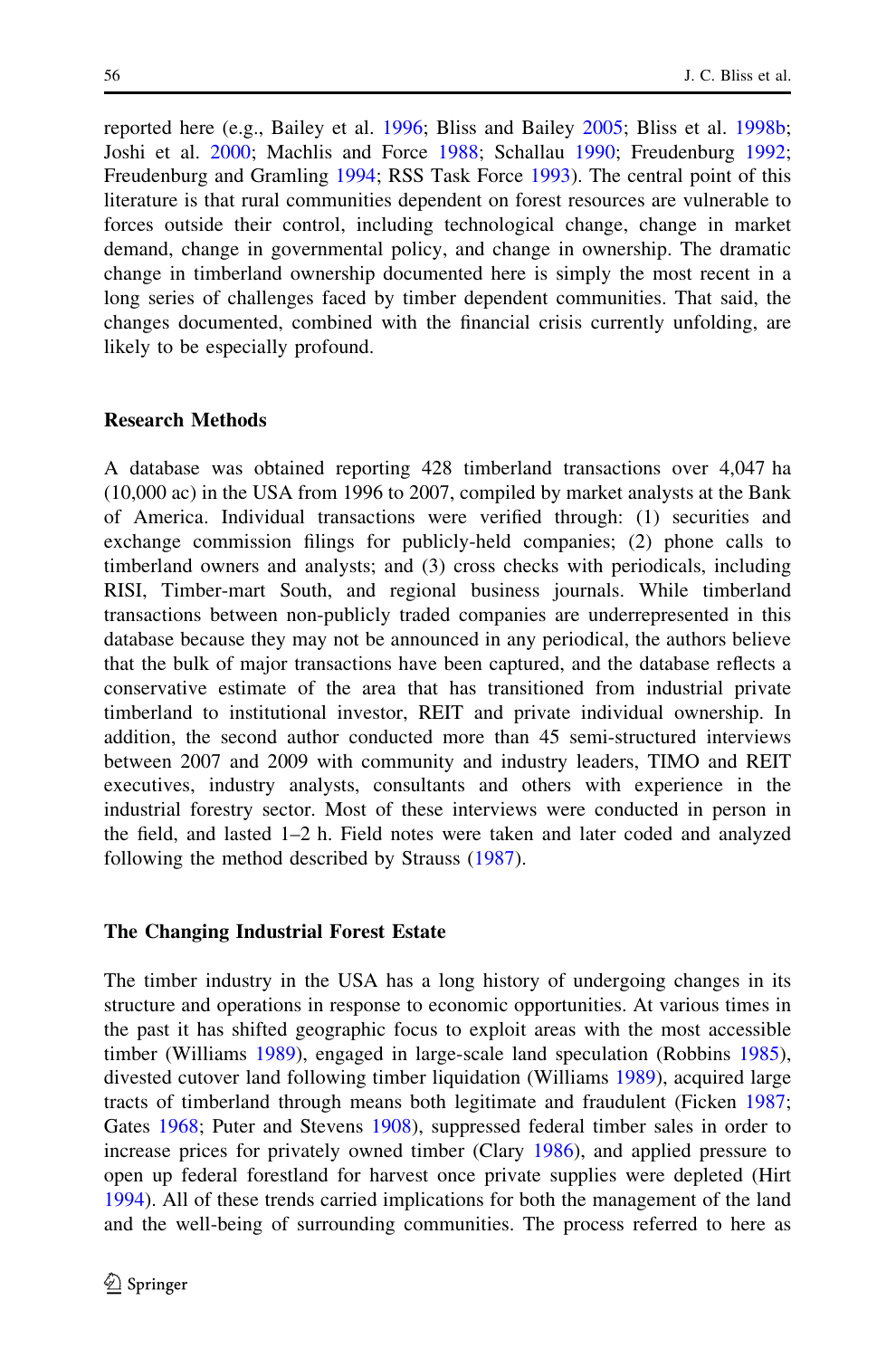'disintegration' is far from the first example of the timber industry restructuring itself in the pursuit of profits, yet it is a notable contemporary change, and one worthy of close inspection.

In 1992, prior to the bulk of recent ownership changes, there were an estimated 28.5 M ha of industrial timberland in the USA (Powell et al. [1993](#page-12-0)). In 1994 all of the 10 largest private US timberland owners were industrial owners; by 2006, eight of the 10 were TIMOs or REITs (Table 1). One of the remaining largest industrial owners in 2006, Temple-Inland, sold its holdings in 2007 to The Campbell Group, a TIMO.

Figure [1](#page-5-0) shows the total timberland sales in the database, including hectarage sold from industry, timberland investors (including TIMOs, REITs and private individuals), and conservation and government sellers, at almost 24 M ha (60 M ac). The area is cumulative in order to represent the total number of sales over the years. However, some of the same hectares have sold multiple times. The sales are further broken down by the two largest groups of timberland sellers, industry and timberland investors (TIMOs, REITs and private sellers). Figure [1](#page-5-0) shows that forest industry has been the largest timberland seller by far, with almost 76% of total sales. The majority of the remaining area, about 23%, was sold by timberland investors. Other sellers, including conservation sellers, made up the small remainder.

Figure [2](#page-5-0) shows the total timberland sales in the database, also with cumulative area sold per year. The purchases are broken down by the two largest purchaser groups—timberland investors and industry buyers. Approximately 77% of total purchases were by timberland investors, and 18% were by industry.

The overall story of these two graphs is that the bulk of timberland sales tracked, almost 24 M ha, are transferring from industrial ownership to timberland investor ownership. The remainder of this article explores some of the implications of this ownership change, derived primarily from interview data.

|    | 1994 Owners                | Type       | Area<br>$(1,000 \text{ ha})$ | 2006 Owners                        | Type        | Area<br>$(1,000 \text{ ha})$ |
|----|----------------------------|------------|------------------------------|------------------------------------|-------------|------------------------------|
| 1  | Georgia-Pacific            | IPF        | 2.428                        | Plum Creek                         | REIT        | 3.402                        |
| 2  | <b>International Paper</b> | <b>IPF</b> | 2,388                        | Weverhaeuser                       | <b>IPF</b>  | 2.752                        |
| 3  | Weyerhaeuser               | <b>IPF</b> | 2.266                        | Hancock Timber Resources           | <b>TIMO</b> | 1,342                        |
| 4  | Champion International     | IPF        | 1,818                        | Forest Investment Associates       | <b>TIMO</b> | 1,108                        |
| 5  | <b>Bowater</b>             | <b>IPF</b> | 1.497                        | <b>Wagner Forest</b>               | <b>TIMO</b> | 1.011                        |
| 6  | <b>Boise Cascade</b>       | IPF        | 1.097                        | <b>Resource Management Service</b> | <b>TIMO</b> | 1,003                        |
| 7  | Plum Creek Timber Co.      | <b>IPF</b> | 809                          | <b>Forestland Group</b>            | <b>TIMO</b> | 859                          |
| 8  | Temple-Inland              | IPF        | 769                          | Forest Capital                     | <b>TIMO</b> | 850                          |
| 9  | Scott Paper                | <b>IPF</b> | 676                          | Temple-Inland                      | IPF         | 834                          |
| 10 | Louisiana-Pacific          | <b>IPF</b> | 651                          | Rayonier                           | REIT        | 824                          |
|    |                            |            |                              |                                    |             |                              |

Table 1 The 10 largest private timberland owners or managers, USA, 1994 and 2006

Sources: Yin et al. [\(1998](#page-13-0)), Clutter ([2007\)](#page-11-0)

IPF industrial private forest, REIT real estate investment trust, TIMO timber investment management organization. (Notes: TIMOs do not typically own land; they manage land for investors)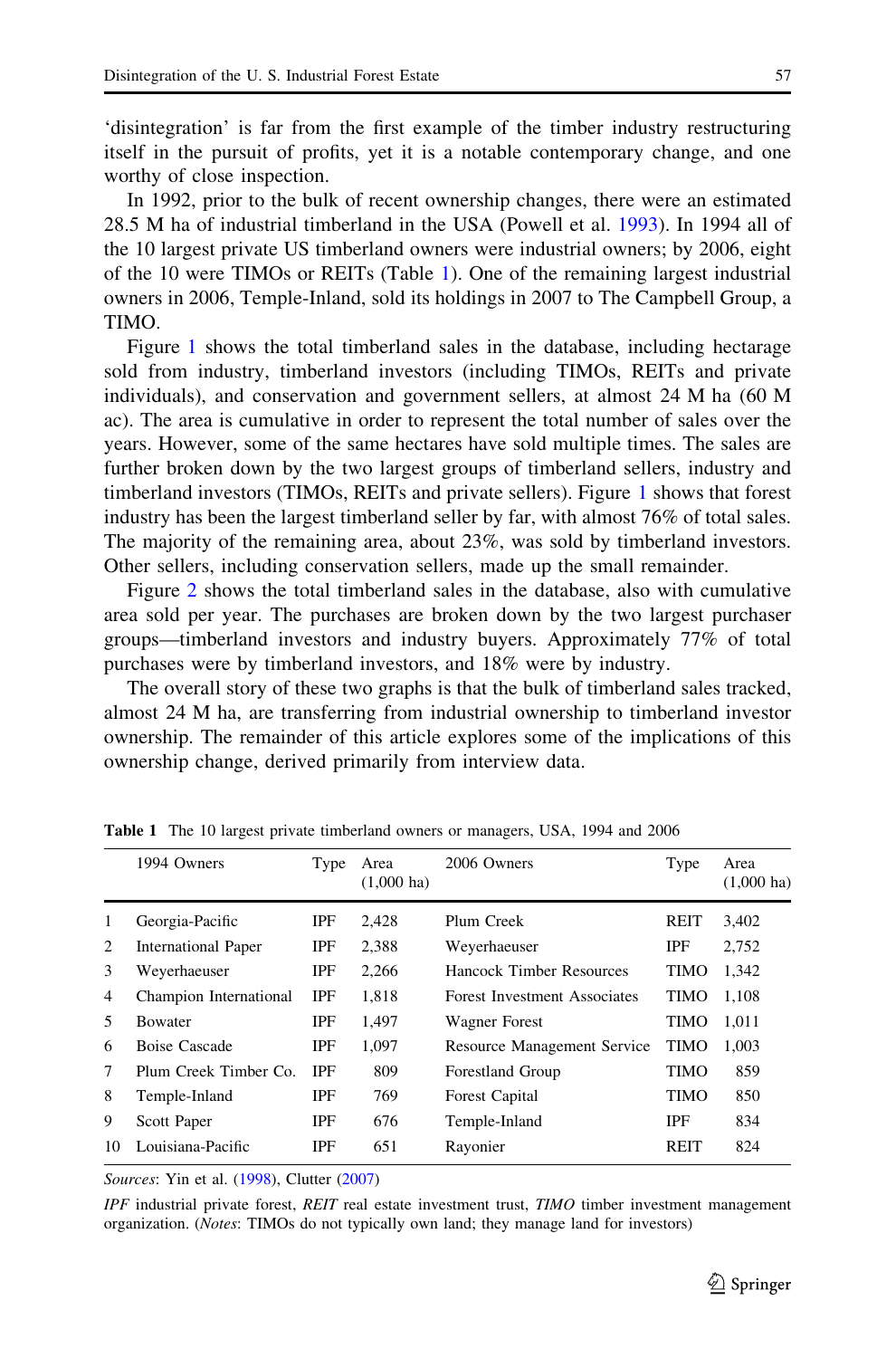<span id="page-5-0"></span>

Fig. 1 Cumulative timberland sales greater than 4,047 ha (10,000 ac), by all categories (*dashed line*), industry (dotted line), and TIMOs and REITs (solid line), USA, 1996–2007 Source: Unpublished data, Bank of America (2008)



Fig. 2 Cumulative timberland purchases greater than 4,047 ha (10,000 ac), by all categories (dashed line), industry (dotted line), TIMOs and REITs (solid line), USA, 1996–2007. Source: Unpublished data, Bank of America (2008)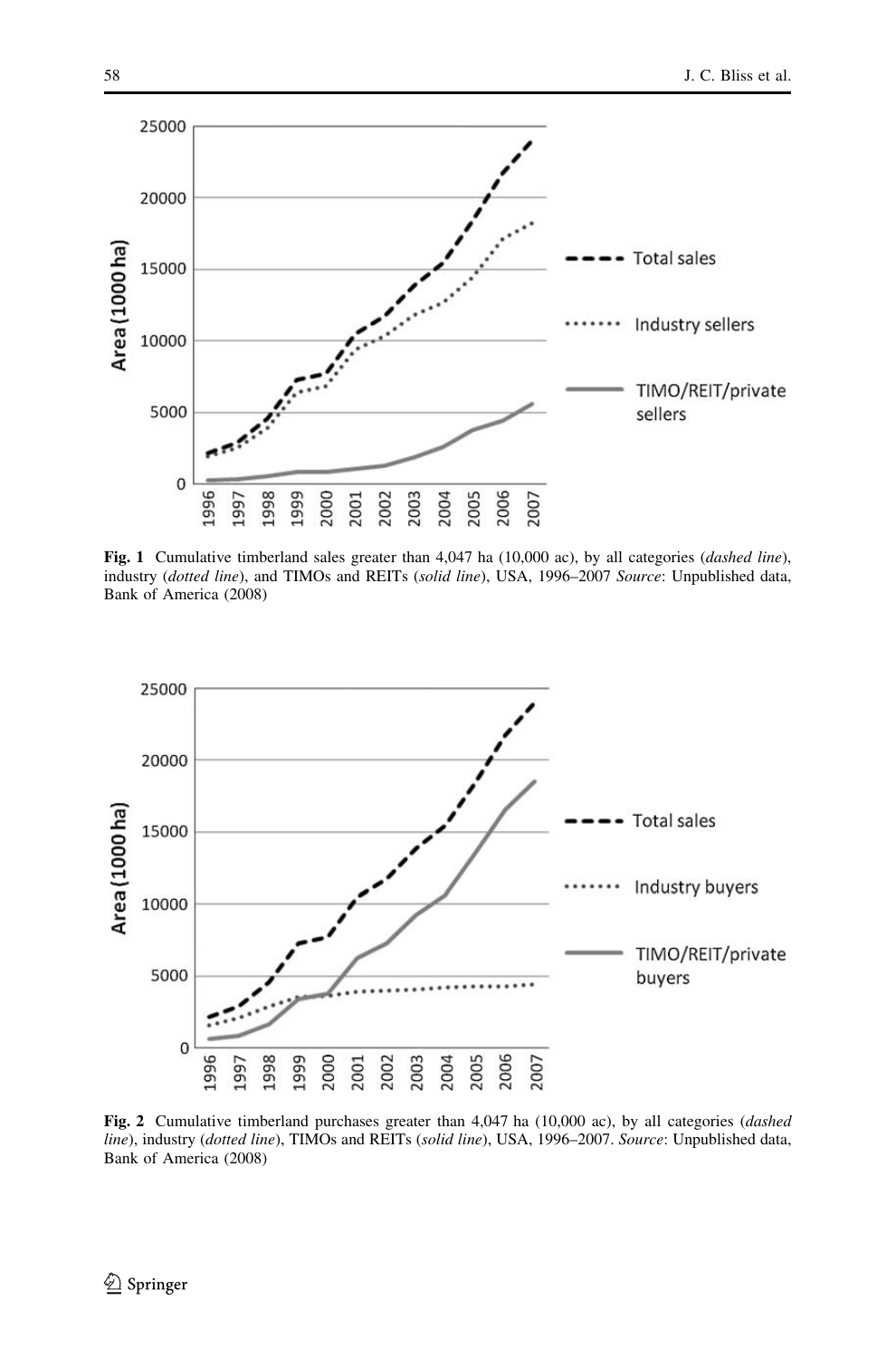#### Three Divergent Paths for The Industrial Forestry Estate

At the present there are many more questions than answers regarding the future disposition of the industrial forestry estate. Even with the imperfect, tentative available data on timberland ownership reported here, rapid change continues unabated. As of this writing a number of industry analysts have surmised that the last publicly-traded industrial forest company in the USA (Weyerhaeuser) is in the process of restructuring as a REIT (Edwards [2008\)](#page-11-0). Any predictions about future ownership patterns and their implications for small-scale forestry and rural communities are necessarily highly speculative, but three trajectories appear to be common: intensive timber production forestry, 'highest and best use' parcelization and conversion, and conservation forestry.

Intensive Timber Production Forestry

In the first alternative, highly productive timberlands that have been purchased by timberland investors have been kept in forest production under intensive management. Industry participants and observers consistently said that for all corporate ownership types, management practices are tending toward shorter timber rotations, fewer non-commercial treatments (e.g., pre-commercial thinning), and less investment in management infrastructure (e.g., road and culvert maintenance). All of these imply a shortened time horizon, borne out by the tendency within the current timberland market to 'churn' hectares, or sell them again and again. As with most ownership transfers, some observers have noted a dramatic increase in harvesting activity on this land as the new owners seek to reduce acquisition debt.

Investment forestry differs from industrial forestry in several key ways, including the reason for owning timberland; supplying a mill is no longer a primary concern of the forest owner. Thus mill viability continues to be a concern for rural communities that are still reeling from the mergers, takeovers and acquisitions of the past decade. For small-scale forest owners, local mill viability is vital because they are less able than their corporate competitors to access distant markets.

The separation of the timberland owner from the mill also leads to a separation from the community in which the mill is located. Community leaders as well as mill and forest managers generally confirmed the impression that the new timberland owners are less engaged with the communities in their wood-producing regions. Complex ownership arrangements and frequent turnover have increased the degrees of separation between rural people and the corporate landowners that control much of the landscape. Moreover, the staffing levels of these new owners are thinner than those of their industrial forestry predecessors. Generally, fewer field forestry professionals are employed relative to hectares owned, reducing the level of attention that company land receives. Fewer forestry professionals are available to interact with neighbouring forest owners, participate in forestry associations, or contribute to local stewardship initiatives such as watershed councils. In short, accompanying the reduction in field staffing is a reduction in human and social capital—those stocks of education, expertise and social networks—available to rural communities. All of these factors lead to the conclusion that new timberland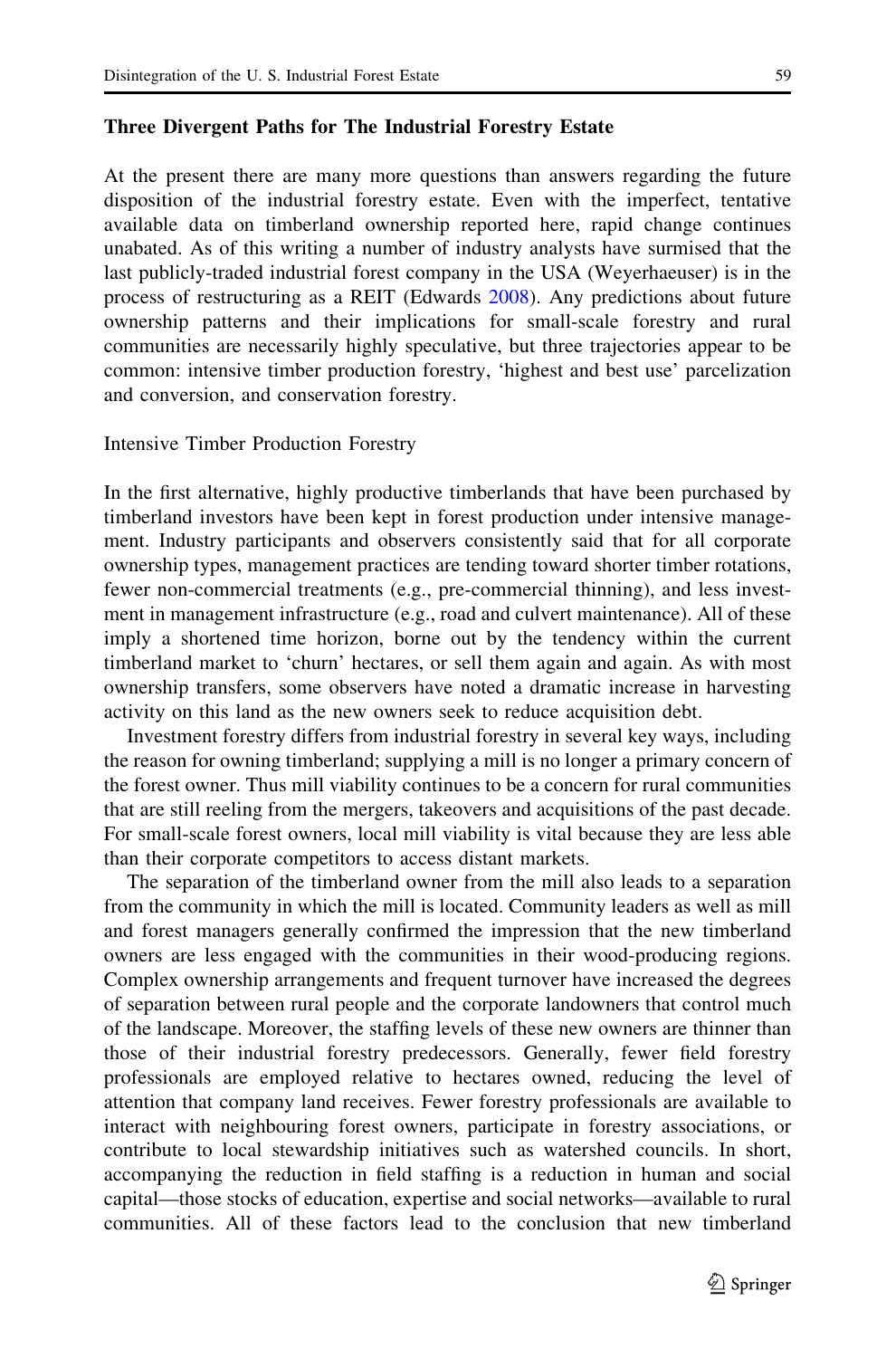investment owners may be less likely to be involved in local community affairs, or make investments in community capacity.

#### 'Highest and Best Use' Parcelization and Conversion

In the second alternative, properties designated 'highest and best use' have been slated for sale, usually for development as recreational or residential real estate. Both the remaining vertically-integrated companies and the new timberland investors are selling land designated as more valuable for non-timber production uses. Researchers with the USDA forest service have raised alarms that urban sprawl represents a threat to the US South's forest resource base (Prestemon and Abt [2002\)](#page-12-0). In rapidly growing parts of the West, private wilderness retreats in Montana and Idaho (Johnson [2007](#page-12-0)) are prominent examples of this path. There, Plum Creek, Potlach other REITs and TIMOs, and even some closely-held, private, vertically-integrated companies, have aggressively marketed amenity-rich properties, moving them out of the 'working' forest landscape (Miller [2007](#page-12-0)).

The long-term impact of such parcelization and conversion varies with location, development density, and state and local zoning laws, but there is reason to be concerned about the negative ecological impacts of parcelization and development (Maestas et al. [2003](#page-12-0); Huston [2005;](#page-12-0) Radeloff et al. [2005\)](#page-12-0). Land parcelization can lead to forest fragmentation, thereby influencing wildlife habitat and migration patterns (Hansen et al. [2005\)](#page-12-0). Federal forest managers are greatly concerned about the increasing risks of wildfire ignition and the added complications and costs of fire suppression. Fragmentation of the working forest can directly affect timber management and harvest viability, because new residents may not be comfortable with intensive forest management next door to their newly-acquired wilderness estates. This puts downward pressure on log supply, thereby affecting mill viability.

The relationship between land use change and environmental quality is complex; in some cases a shift from productive to recreational or lifestyle uses can result in improvements in environmental quality (Haskell et al. [2006](#page-12-0); Walker et al. [2003\)](#page-13-0). 'Equity migrants'—that is, individuals who purchase properties in rural communities using profits from sales of urban real estate—are not a new phenomenon, but their numbers and influence are growing. They bring to rural America expectations, demands and political views that conflict with those of longtime rural residents (Egan and Luloff [2005\)](#page-11-0). These owners are often well-educated, successful professionals with rich lifetime experiences. They can be seen as sources of human and financial capital potentially available for community development.

An alternative way of framing the land parcelization and forest fragmentation phenomenon is that it represents a democratization of the landscape. In this view, as the former industrial forestry estate is broken up into smaller ownerships, new opportunities may be created for a more diversified ownership pattern. Theoretically, small-scale owners including families, local entrepreneurs and community organizations could benefit as land long controlled by a handful of extra-local corporations is transferred to the hands of a larger number of individual landowners and community institutions. In western USA, much of the present-day corporate timberland estate has a basis in grants of public domain land to railroad companies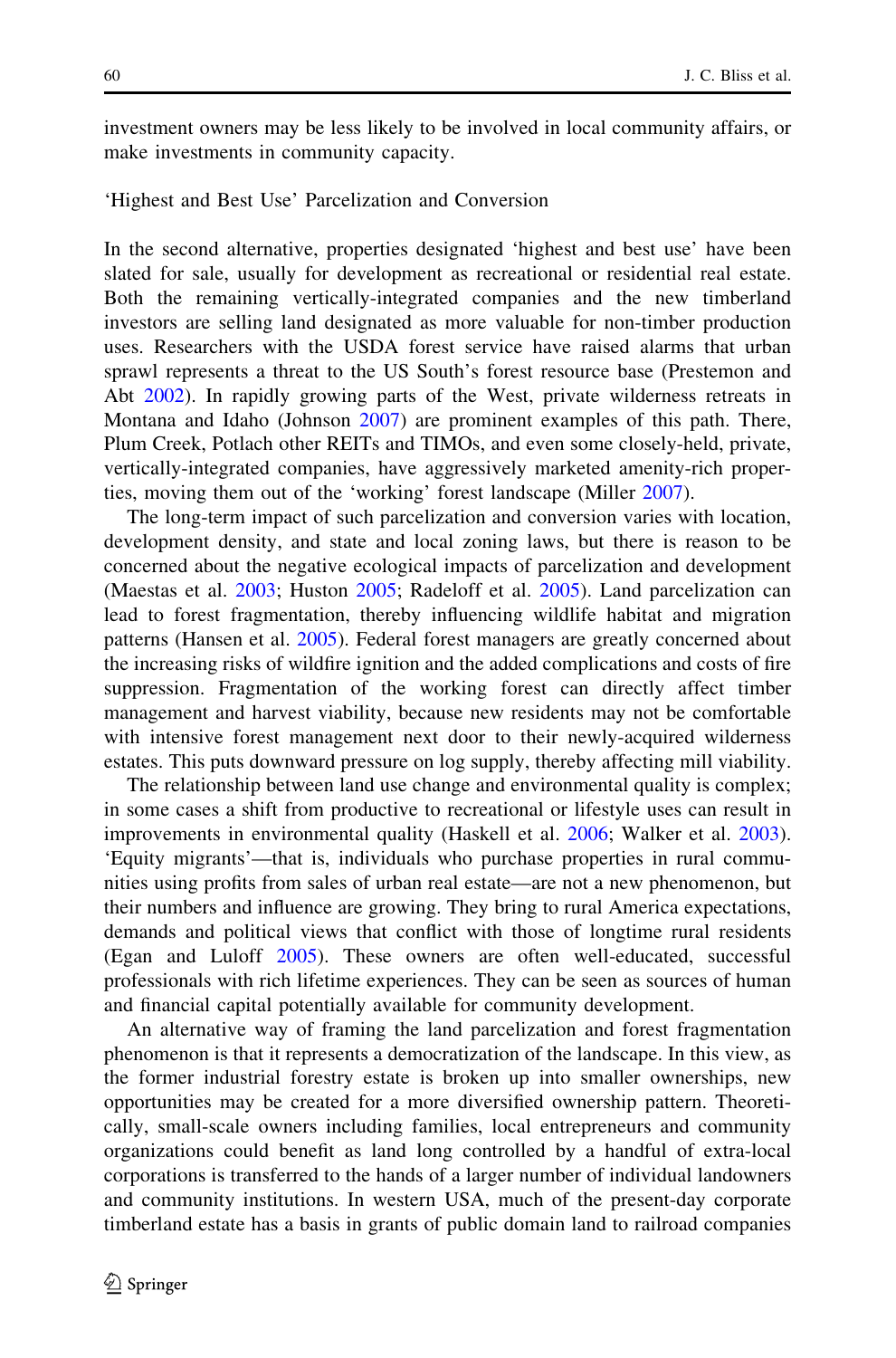(Robbins [1994](#page-13-0)) or in fraudulent homestead claims by 'dummy' entrymen (Hine and Faragher [2000](#page-12-0)). In essence, these represent former pieces of the public domain that never functioned to fulfill the Jeffersonian vision of a broad distribution of land to independent families. The current round of corporate land divestment could be interpreted as a long-delayed fulfillment of this democratic vision.

The economic imperative underlying the transition to 'highest and best use' divestment of timberland is based in a transformation of rural places, particularly in the developed world, from sites of commodity production to arenas of symbolic and material consumption (Smith and Phillips [2001;](#page-13-0) Travis [2007;](#page-13-0) McCarthy [2008\)](#page-12-0). Tracts of timberland identified for sale as real estate are those for which market values far outstrip their productive potential, usually because of their scenic or recreational attributes or proximity to exurban population centers. To the extent that 'highest and best use' conversion of forestlands is geared toward vacation homes, private hunting resorts and wooded rural estates for the wealthy, the end result may represent a trend of rural gentrification (Phillips [1993](#page-12-0); Darling [2005](#page-11-0)) rather than democratization. The greater potential for democratization may come in the form of community forests and other new commons-type arrangements.

## Conservation Tenures

The third trajectory encompasses land with exceptional ecological value or community attachment, and for which conservation buyers can be found. These may be thought of as 'highest and best use' sales in which land trusts, conservation organizations, local communities and other conservation-oriented entities are the buyers. Alternatively, TIMOs and other investors may retain ownership but place hectares within conservation easements that are purchased by land trusts such as The Nature Conservancy and Trust for Public Land. In 2006, The Nature Conservancy conducted possibly the largest private land conservation purchase in US history, involving about 283,000 ha (700,000 ac) of former International Paper and Plum Creek Timber Company land in 10 southern states, Maine, and Wisconsin (Woodard [2006](#page-13-0)). The database for this study includes about 930,000 ha (2.5 M ac) sold from 1996 to 2007 from various owners to conservation ownerships, including TIMOs that place all land under conservation easements. About 60% of these sales have been in the US northeast, almost 30% in the southeast, and the remainder in north central and western USA.

Some TIMOs have pursued forest certification of their management practices, and courted conservation easements on some properties. Potential income streams, including carbon and ecosystem markets and the production of cellulosic biofuels, have been topics of interest at timberland investor conferences, indicating that management may shift to accommodate these new markets. In an example from Oregon, Fidelity national Financial, a financial services company, is in negotiations with the Deschutes Land Trust on a project that would carve a community forest from land formerly owned by Crown Pacific, a forest products company (Deschutes Land Trust [2008\)](#page-11-0). After protracted negotiations and legislative efforts, Fidelity is in the position to create a new residential community on land formerly designated forest only. In exchange, Fidelity would sell the remaining area (about 26,000 ha) to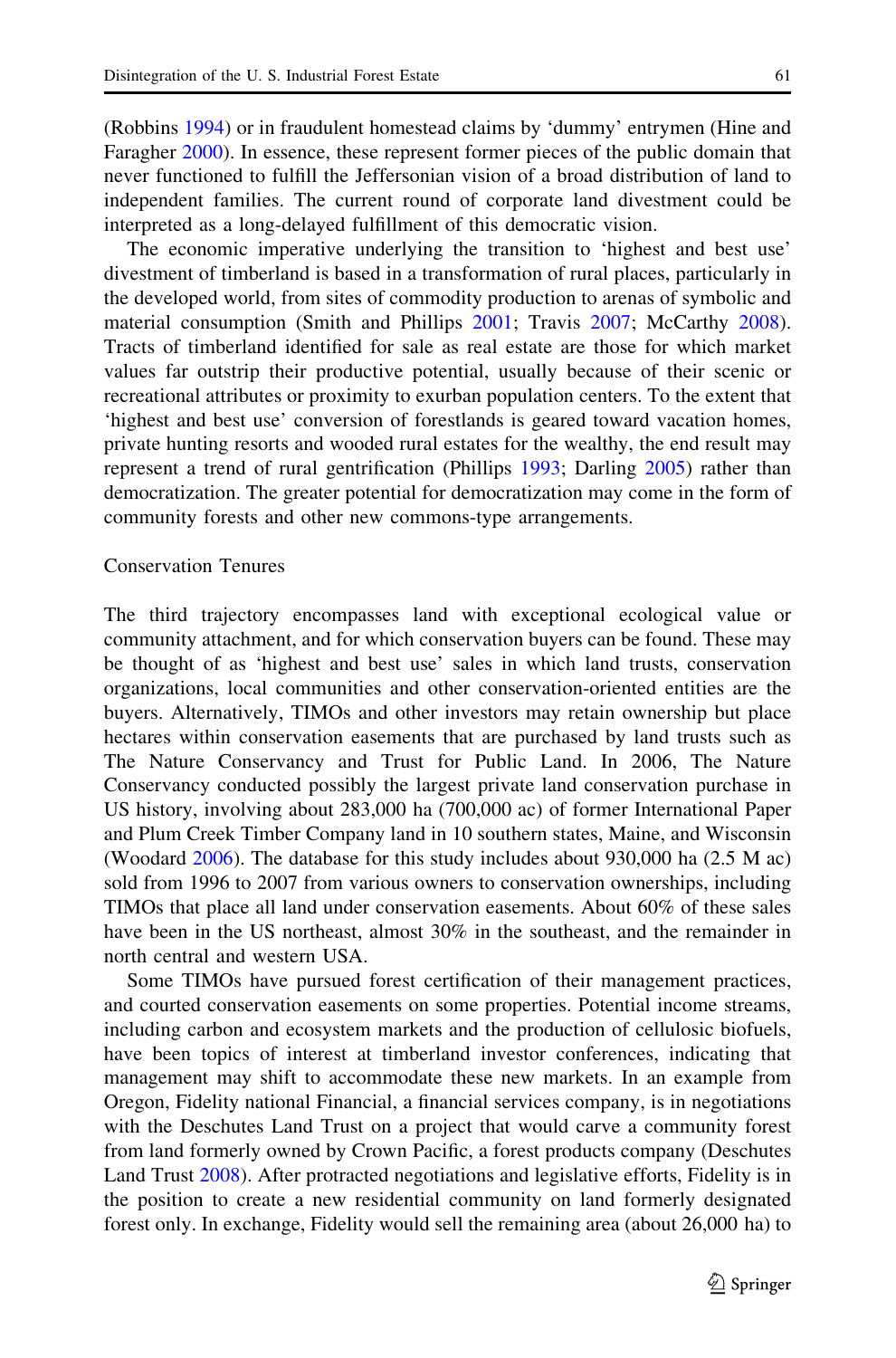the Deschutes Land Trust. The 'Skyline Forest' is envisioned as a working forest in which ecological restoration, recreational access, and protection of the viewshed for the city of Bend are primary goals. This arrangement could provide a model of balanced development and conservation with relevance elsewhere in the West, though it also illustrates that contested, high-value land in amenity-rich areas may become community forest or conservation forest, while other timberland quietly changes hands and management.

The emergence of conservation ownership types presents a mixture of challenges and opportunities. Some of the land available to conservation purchasers is in need of substantial investment in restoration. The proposed Skyline Forest, for example, was heavily harvested as its former owners sought to avoid bankruptcy. Elevated protection and investment in restoration may indeed be warranted for such lands. It remains to be seen where funding for costly restoration activities will be found. To the extent that conservation ownerships remove timber from local markets, they may be seen as potentially having negative impacts on adjacent communities. On the other hand, the breaking up of the industrial forestry estate has created many opportunities for communities to purchase and manage their own community forests.

#### Questions for Future Research

Given the rapid disintegration of the industrial forest estate in the US, there will obviously be impacts of this phenomenon on owners of small-scale forestry. The research reported here has led to many more questions than answers, and hopefully others will be motivated to explore this area further. A set of researchable questions of significance to small-scale forestry has been identified, and are organized below according to the three trajectories identified earlier in the paper.

Intensive Timber Production Forestry

Anecdotal evidence concerning the new investor owners' management practices and future intentions has been presented above, but these claims need more thorough study. How are timber management practices changing with changes in ownership? How do these changes affect forest conditions? How will new harvest rotations and species mixes affect regional milling capacity? What will be the effect of these changes on local markets for wood from small forest ownerships? More fundamentally, will investor-owned land stay in timber production, or be sold into more profitable uses? Will this land continue to supply wood to local mills, or will the owners find other markets for the wood they produce? If today's investors do move out of timberland ownership, what new owners might emerge? With what consequences?

'Highest and Best Use' Parcelization and Conversion

The parcelization and sale for 'highest and best use' of the industrial timber estate can be seen to affect smallholder forestry through changes in land owners,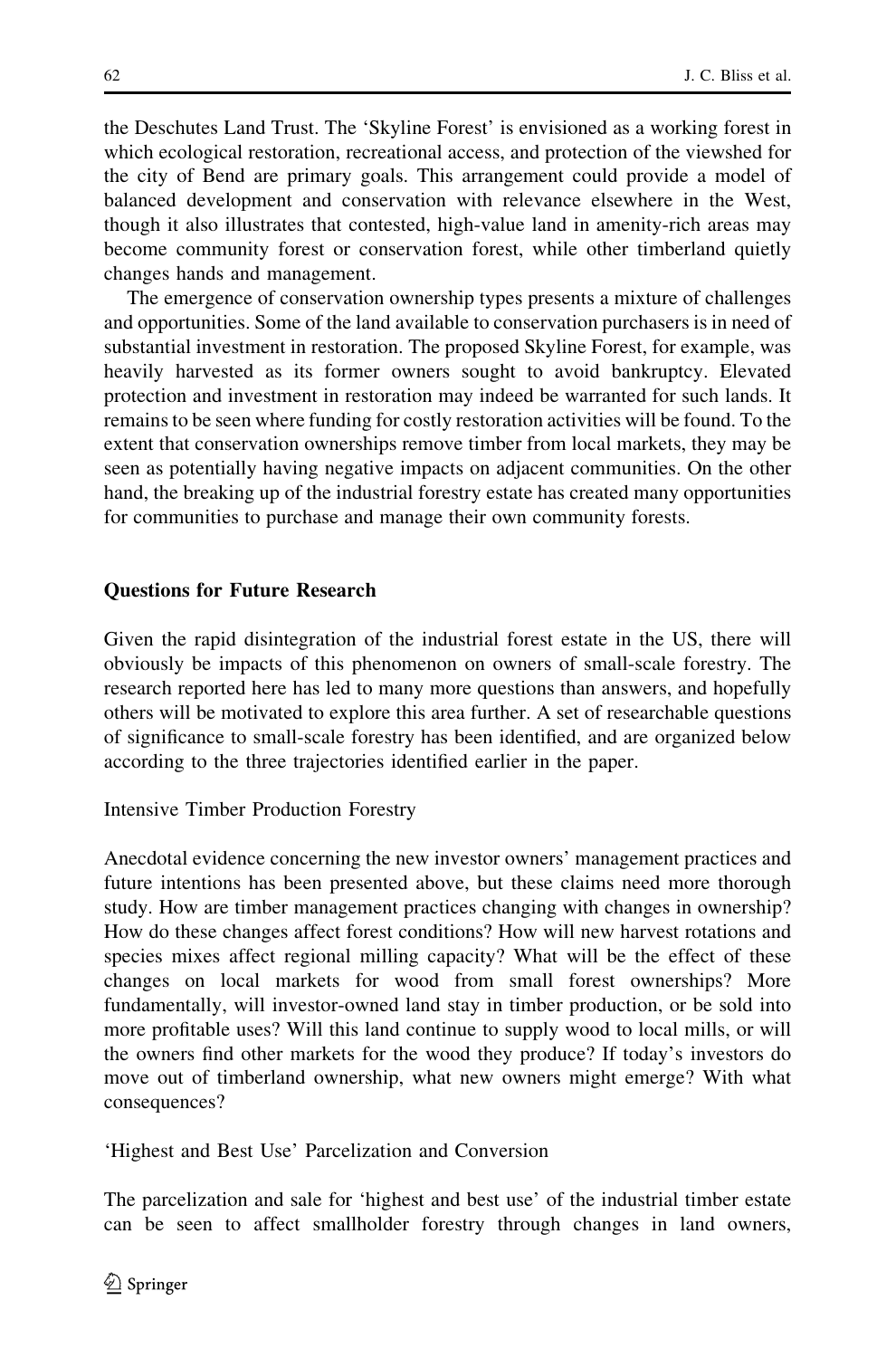management activities and community dynamics. Research is needed to identify the important parameters of this change (e.g., extent and patterns of development and residence, landowner demographics, expectations and motivations) and their implications for small-scale forestry. It was posited above that the buyers of former industrial land may hold the potential to contribute to the local community (through the importation of human capital). Might they also contribute to solving pressing ecological needs (through privately-funded or 'sweat equity' restoration)? In what ways might new ownership patterns alter social and ecological dynamics that make small-scale forestry more challenging? What needs might arise in terms of outreach, education and estate planning? How do patterns of rural gentrification, where they occur, affect neighbouring forest owners? More research is needed to understand how these complex dynamics play out in individual landscapes.

# Conservation Tenures

As large tracts of timberland come on the market, opportunities arise for land trusts, local and state governments, tribes and private owners to acquire land for conservation purposes. Coalitions of TIMOs, land trusts and government agencies have formed to prevent the loss of working forestland and to preserve open space and public access. An untested hypothesis is that these coalitions emerge where the required community capacity is high. This raises questions about the geographic unevenness of conservation ownerships. What is their geographic distribution? What are the relationships between community capacity, conservation priority, and large tracts of available forestland? What is the appropriate role for government visa`-vis development of the conservation estate? With regard to the forest sector, how does establishment of conservation tenures affect the local forest sector economy and infrastructure? To what extent do such tenures represent a net withdrawal of forestland from timber production? What are the impacts of conservation tenures on local economies? In particular, how are small-scale ownerships affected? What role do conservation tenures play in rural development? What conflicts exist between divergent interest groups regarding use of this land?

#### Conclusion

The global financial crisis that came to a head in 2008 has dramatically altered the timberland investment landscape. The timber industry has suffered as housing starts have stagnated, the real estate market has soured, and many timberland investors have experienced financial difficulties. Timberland transactions have slowed considerably, but hectares have continued to change hands; at least one prominent TIMO put up 700,000 ha for sale in 2008, though it pulled the offer off the market in early 2009 (Mendell and Hamsley [2009\)](#page-12-0). Thus, the US timberland investment scene continues to be extremely dynamic. The financial crisis illustrates the degree to which national economies, financial institutions and their investment decisions are inter-twined in a complex global system. Understanding the dynamics of timberland ownership in any country now requires attention to global patterns of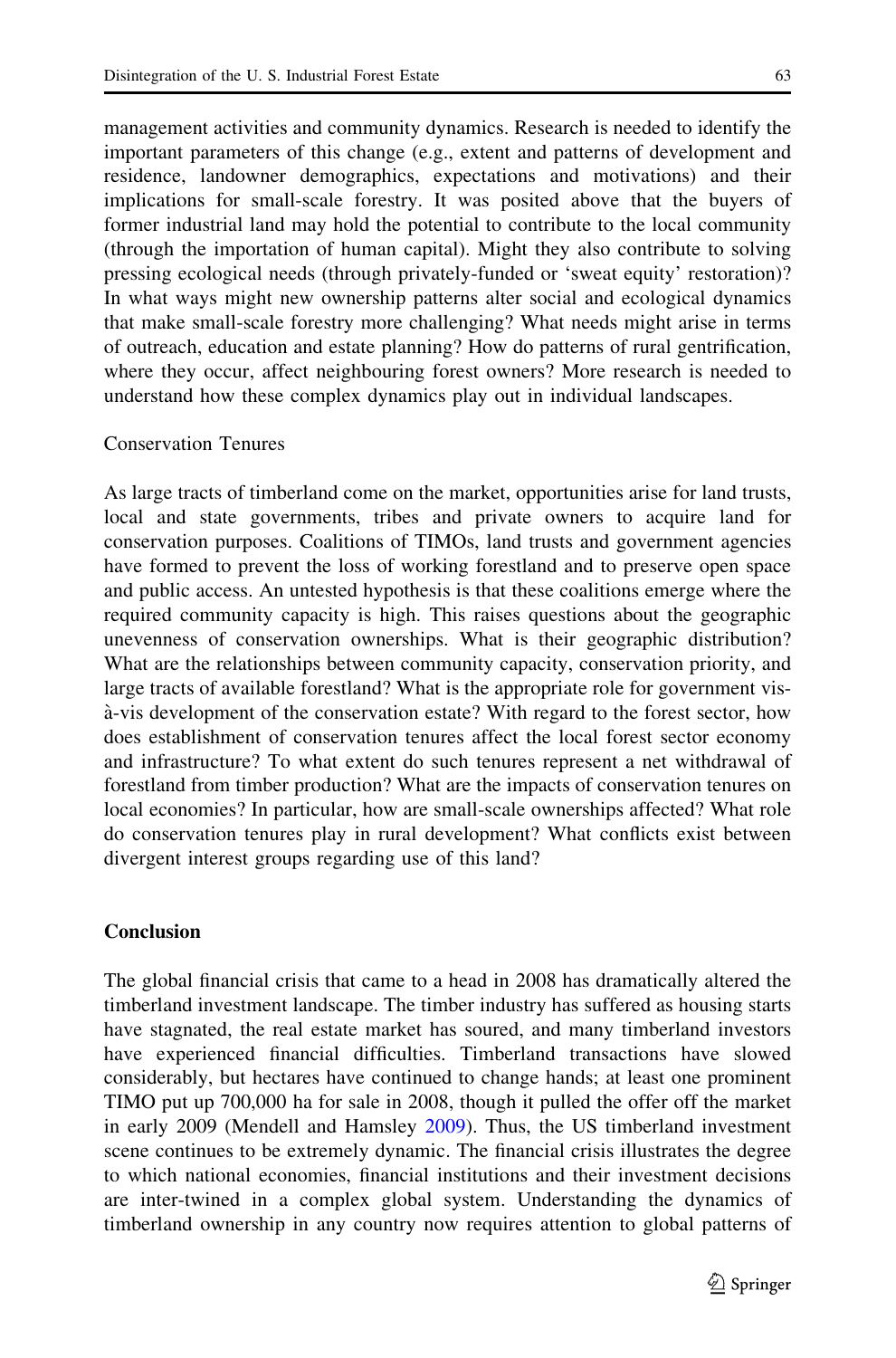<span id="page-11-0"></span>investment, ownership and control. Although this paper has confined attention to ownership change within the USA, the reorganization of timberland ownership is clearly a global phenomenon with global impacts. The questions raised in this paper will hopefully inspire other researchers around the world to critically examine how continuing changes in landownership patterns affect prospects for rural communities and small-scale forest owners.

Acknowledgments Research leading to this paper was supported, in part, by the Starker Program in Private and Family Forestry at Oregon State University and by the US Department of Agriculture's National Research Initiative Competitive Grant Program, Grant No. CSREES 2005-0711. The authors wish to acknowledge the assistance of Tom Tuchman in accessing and interpreting data on timberland transactions. An early draft of this paper benefited greatly from the comments of several anonymous reviewers.

## References

- Bailey C, Sinclair P, Bliss J, Perez K (1996) Segmented labor markets in Alabama's pulp and paper industry. Rural Sociol 61(3):475–496
- Binkley CS, Raper CF, Washburn CL (1996) Institutional ownership of US timberland. J For 94(9):21–28
- Bliss JC, Bailey C (2005) Pulp, paper, and poverty: forest-based rural development in Alabama, 1950– 2000. In: Lee RG, Field DR (eds) Communities and forests: where people meet the land. Oregon State University Press, Corvallis
- Bliss JC, Sisock ML, Birch TW (1998a) Ownership matters: forest land concentration in rural Alabama. Soc Nat Resour 11(4):401–410
- Bliss JC, Walkingstick TL, Bailey C (1998b) Development or dependency? Sustaining Alabama's forest communities. J For 96(3):24–31
- Block NE, Sample VA (2001) Industrial timberland divestitures and investments: opportunities and challenges in forestland conservation. Pinchot Institute for Conservation, Washington, DC
- Braxton-Little J (2005) A race to reclaim forests. American Forests, Autumn, pp 7–10
- Bromley D (1998) Rousseau's revenge: the demise of the freehold estate. In: Jacobs H (ed) Who owns America? Social conflict over property rights. University of Wisconsin Press, Madison, pp 19–28
- Bruce JW, Fortmann L (1992) Property and forestry. In: Nemetz PN (ed) Emerging issues in forest policy. UBC Press, Vancouver, pp 471–496, 573
- Butler BJ, Swenson JJ, Alig RJ (2004) Forest fragmentation in the Pacific Northwest: quantification and correlations. For Ecol Manag 189:363–373
- Clary D (1986) Timber and the forest service. University Press of Kansas, Lawrence
- Clutter M (2007) Current and future trends in US forestland investment. Conference Proceedings, Who Will Own the Forest? Investing globally in forestland. September 10–13, 2007. Portland, Oregon
- Clutter M, Mendell B, Newman D, Wear D, Greis J (2005) Strategic factors driving timberland ownership changes in the U.S. South. [http://www.srs.fs.usda.gov/econ/pubs/southernmarkets/strategic](http://www.srs.fs.usda.gov/econ/pubs/southernmarkets/strategic-factors-and-ownership-v1.pdf)[factors-and-ownership-v1.pdf.](http://www.srs.fs.usda.gov/econ/pubs/southernmarkets/strategic-factors-and-ownership-v1.pdf) Accessed 24 Nov 2009
- Darling E (2005) The city in the country: wilderness gentrification and the rent gap. Environ Plan 37(6):1015–1032
- Deschutes Land Trust (2008) Skyline forest vision. [\(http://www.deschuteslandtrust.org/protected](http://www.deschuteslandtrust.org/protected-lands/current-projects/Skyline_Forest)[lands/current-projects/Skyline\\_Forest\)](http://www.deschuteslandtrust.org/protected-lands/current-projects/Skyline_Forest). Accessed 11 Jan 2009
- Edwards M (2008) Weyerhaeuser could become a REIT in 2009. The News Tribune, Tacoma, WA, 16 Sept 2008. [http://blogs.thenewstribune.com/business/2008/09/16/weyerhaeuser\\_could\\_become\\_](http://blogs.thenewstribune.com/business/2008/09/16/weyerhaeuser_could_become_a_reit_in_2009) [a\\_reit\\_in\\_2009](http://blogs.thenewstribune.com/business/2008/09/16/weyerhaeuser_could_become_a_reit_in_2009). Accessed 16 Jan 2009
- Egan AF, Luloff AE (2000) The exurbanization of America's forests: research in rural social science. J For 98(3):26–30
- Egan AF, Luloff AE (2005) Exurban migration: implications for forest communities, policies, and practices. In: Lee RG, Field DR (eds) Communities and forests: where people meet the land. Oregon State University Press, Corvallis, p 275290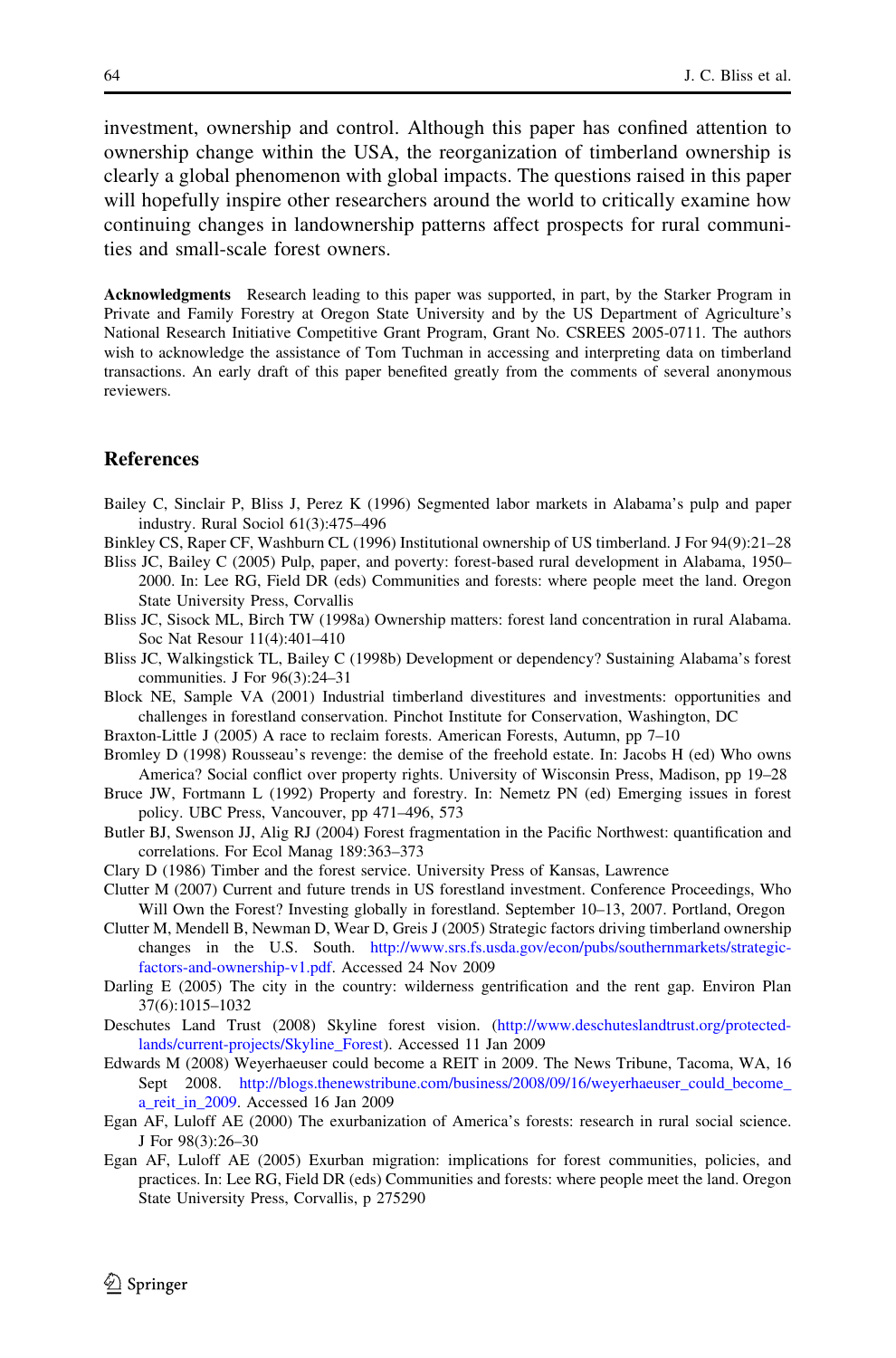- <span id="page-12-0"></span>Ficken RE (1987) The forested land: a history of lumbering in Western Washington. University of Washington Press, Seattle
- Rural Sociological Society Task Force on Persistent Rural Poverty. (1993) Persistent poverty in rural America. Chapter 5 in theories in the study of natural resource-dependent communities and persistent rural poverty in the United States. Westview Press, Boulder, CO, pp 135–172
- Franklin JF, Johnson KN (2004) Forests face new threat: global market changes. Issues in Science and Technology, Summer, pp 41–48
- Freudenburg WR (1992) Addictive economies: extractive industries and vulnerable localities in a changing world economy. Rural Sociol 57(3):305–332
- Freudenburg WR, Gramling R (1994) Natural resources and rural poverty: a closer look. Soc Nat Resour 7:5–22
- Freyfogle ET (2003) The land we share: private property and the common good. Island Press, Washington, DC
- Gates PW (1968) History of public land law development. U.S. Government Printing Office, Washington
- Geisler C (1993) Ownership: a review. Rural Sociol 58(4):532–547
- Geisler C (2000) Property pluralism. In: Geisler C, Daneker G (eds) Property and values: alternatives to public and private ownership. Island Press, Washington DC, pp 65–87
- Hansen AJ, Knight RL, Marzluff JM, Powell S, Brown K, Gude PH, Jones K (2005) Effects of exurban development of biodiversity: patterns, mechanisms, and research needs. Ecol Appl 15(6):1893–1905
- Haskell DG, Evans JP, Pelkey NW (2006) Depauperate avifauna in plantations compared to forests and exurban areas. PLoS ONE 1(1):e63
- Hine RV, Faragher JM (2000) The American West: a new interpretive history. Yale University Press, New Haven
- Hirt PW (1994) A conspiracy of optimism: management of the national forests since world war two. University of Nebraska Press, Lincoln
- Huston MA (2005) The three phases of land-use change: implications for biodiversity. Ecol Appl 15(6):1864–1878
- Johnson K (2007) Public lands: as logging fades, rich carve up open land in West. New York Times Online, 13 October 2007
- Joshi ML, Bliss JC, Bailey C (2000) Investing in industry, under-investing in human capital: forest-based development in Alabama. Soc Nat Resour 13(5):291–319
- Kaufman HF, Kaufman LC (1946) Toward the stabilization and enrichment of a forest community. In: Lee RG, Field DR, Burch WR Jr (eds) Community and forestry: continuities in the sociology of natural resources 1990. Westview Press, Boulder
- Lewis JA (1980) Land ownership in the United States, 1978. Agricultural Information Bulletin No. 435. U.S. Department of Agriculture, Economics, Statistics, and Cooperatives Service, Washington, DC
- Machlis GE, Force JE (1988) Community stability and timber-dependent communities. Rural Sociol 53(2):220–234
- Maestas JD, Knight RL, Gilgert WC (2003) Biodiversity across a rural land-use gradient. Conserv Biol 17(5):1425–1434
- McCarthy J (2008) Rural geography: globalizing the countryside. Prog Hum Geogr 32(1):129–137
- Mendell BC, Hamsley A (2009) Pacific Northwest timberlands: transactions slow, attractiveness remains. Timberland Rep 11(1):1–6
- Miller A (2007). Forest industry globalization and consolidation: a family-held company's perspective. Presentation to the Oregon State University Starker Lecture Series, Corvallis, Oregon, February 15, 2007. Video available at: <http://www.cof.orst.edu/starkerlectures/2006-07series.html>
- Phillips M (1993) Rural gentrification and the processes of class colonization. Journal of Rural Studies 9(2):123–140
- Powell DS, Faulkner JL, Darr DR, Zhu Z, MacCleery DW (1993) Forest resources of the United States, 1992. USDA Forest Service General Technical Report RM-234, Fort Collins, CO. [http://www.treesearch.fs.fed.us/pubs/6241.](http://www.treesearch.fs.fed.us/pubs/6241) Accessed 10 Nov 2009
- Prestemon JP, Abt RC (2002) Timber products supply and demand. In: Wear DN, Greis JG (eds) Southern forest resource assessment. Technical report SRS-53. USDA forest fervice. Southern Research Station, Asheville, NC pp 229–326
- Puter SA, Stevens H (1908) Looters of the public domain. The Portland Printing House Publishers, Portland
- Radeloff VC, Hammer RB, Stewart SI (2002) Rural, suburban sprawl in the US midwest from 1994 to 2000 and its relation to forest fragmentation. Conserv Biol 19(3):793–805